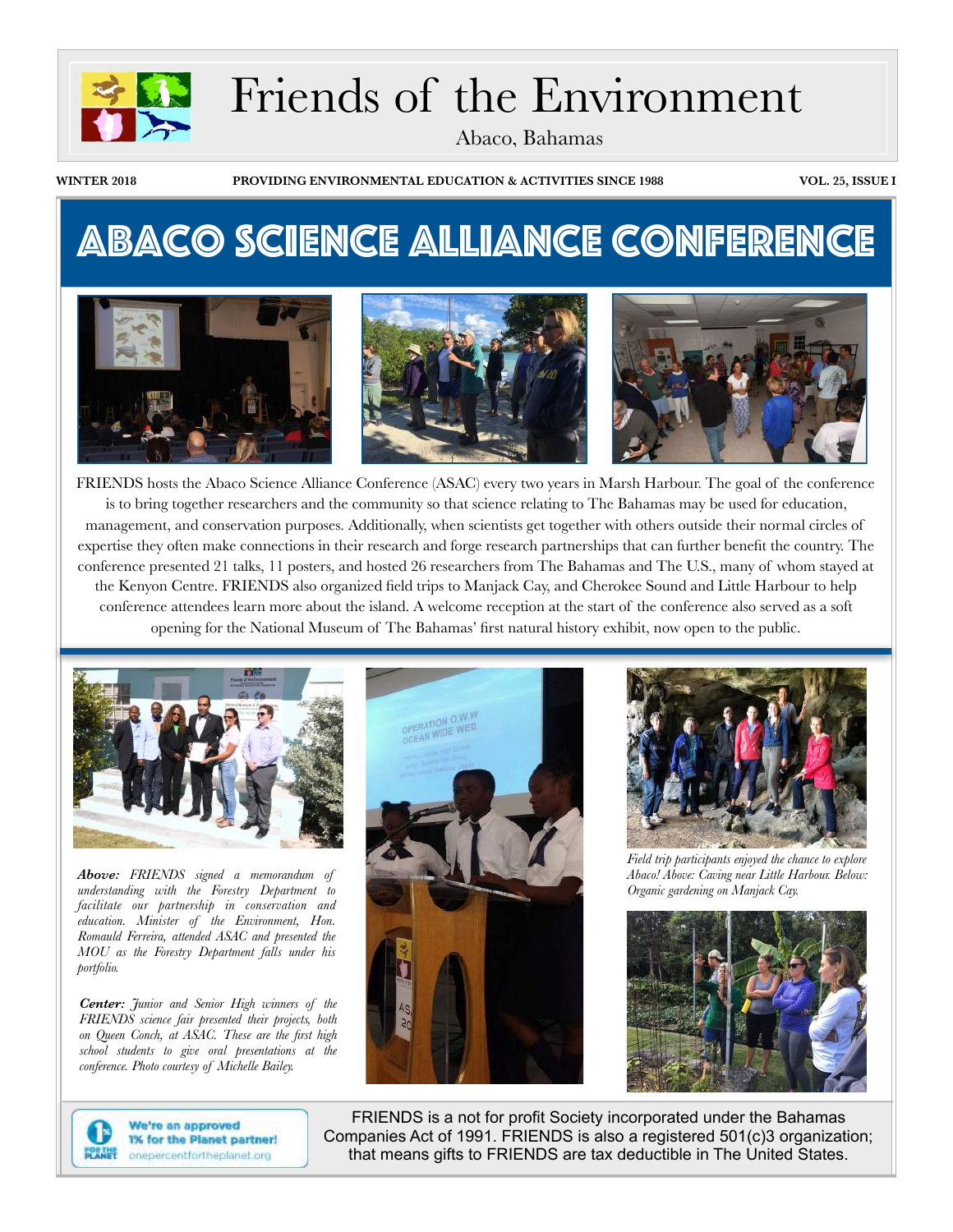## Board Spotlight



I was born in Nassau to a Bahamian mother and British father who was a Bahamasair pilot at the time of i n d e p e n d e n c e . Therefore with other families whose fathers were foreign Bahamasair pilots, we were relocated to

Charlotte Dunn

Hong Kong shortly after I was born, where the pilots were given jobs with Cathay Pacific (owned by the same company that owned Bahamasair at the time). I was educated in Hong Kong and the UK with annual visits back to the Bahamas, often twice a year, to see family. I began my career as a computer programmer on Wall Street and worked for Goldman Sachs and Merrill Lynch for over ten years before pursuing my passion to work with marine mammals. I re-trained by taking a masters in environmental science with a heavy focus on marine mammals, and returned home to work with the Bahamas Marine Mammal Research Organisation (BMMRO) in Abaco. I was invited to join the FRIENDS board as a Bahamian with some experience of environmental issues in other parts of the world, and technical skills that may benefit the organisation - I think I have been the Treasurer for over 10 years! I received my PhD in whale communication in 2015 and as such am able to advise FRIENDS as a marine scientist when issues arise. I am interested in how our actions, especially those that increase our ocean noise, are affecting whale communication. Abaco (and the Bahamas) is very fortunate to have an organisation focused on environmental education, and I am extremely proud to play a small role in it.

We are proud to share some of last year's accomplishments:



Our education program visited 15 of 22 Abaco schools, including 214 teachers and parents, gave 128 classroom presentations, ran 56 field trips, 3 after-school clubs, and 8 summer camps for 3,005 students! These experiences created some memorable moments for both students and parents. The Science Fair was attended by a total of 249 students from 12 schools, some of which participated for the first time. We were especially proud that we were able to fly in students from Moore's Island All Age School for their first science fair, thanks to donors at the 2017 Reef Ball. Additionally, FRIENDS hosted 10 interns and 2 high school work-study students throughout the year.

Since opening in April 2015, **53 institutions** have stayed at The Kenyon Centre studying over **27 different research topics** including ocean currents, seagrass health, shark populations, and coral reef restoration. Over **400 individuals** have toured the centre's solar demonstration site which is open for viewing Monday - Friday.

*Right: Participants in the Sea Beans Camp* 

*(ages 3-5) learned about sharks and other animals in Abaco's environment.*



# FRIENDS Thanks Friends

Turtle Trot, HG Christie Real Estate, Hope Town Harbour Lodge, Susan Maxman and Family, PROMPT (Paradise Race Organization, Management, Promotion & Timing), Abaco Inn, Elbow Cay Properties, Hope Town Hideaways, Hope Town Inn & Marina, Abaco Inn, Abaco Family Medicine, Elbow Cay Properties, Hope Town School, Sheree Wallas, Kay Guinness Science Fair, New Vision Ministries, Disney's Animals Science and Environment, BEP Foundation. Judges: Joy Chaplin, Charles de la Baume, Charlotte Dunn, Kaderin Mills, Huel Moss, Doranell Swain, Nancy Albury, Canishka Alexander, Arielle Kelly, Helen Jacobs, Jim Richard, Kelly Delancy

Kayak Challenge, Abaco Construction Ltd., Pete's Pub, Tony Sofo, Ben Puckett, Abaco Family Medicine, Abaco Petroleum, MH Exporters & Importers, Black Fly Lodge, L.C. Hull & Co., HT Fire Rescue, Abaco Cancer Society

Hope Town Music Festival, Chris Farren/Combustion Music, and all of the community members who made the event possible! ASAC, Aliv, JS Johnson, New Vision Ministries, Antiquities Monuments & Museums Corporation, James Albury MP, Abaco Chamber of Commerce, The Abaconian, Victor Roberts, Bill Herrington & Leslie Fouse, Jane Minty & Bob Gascoine, JoAnn Bradley, Ali Ball, Cherokee Shell Museum, Pete's Pub, Marissa Allen, Jan Swing.

Advertising and Awareness, Coastal Angler Magazine, The Abaconian, Abaco Cruiser's Net, Conch Salad TV, Steve Dodge and Cruising Guide to Abaco, The Abaco Scientist blog, Abaco Life, Native Stew, Hope Town Bulletin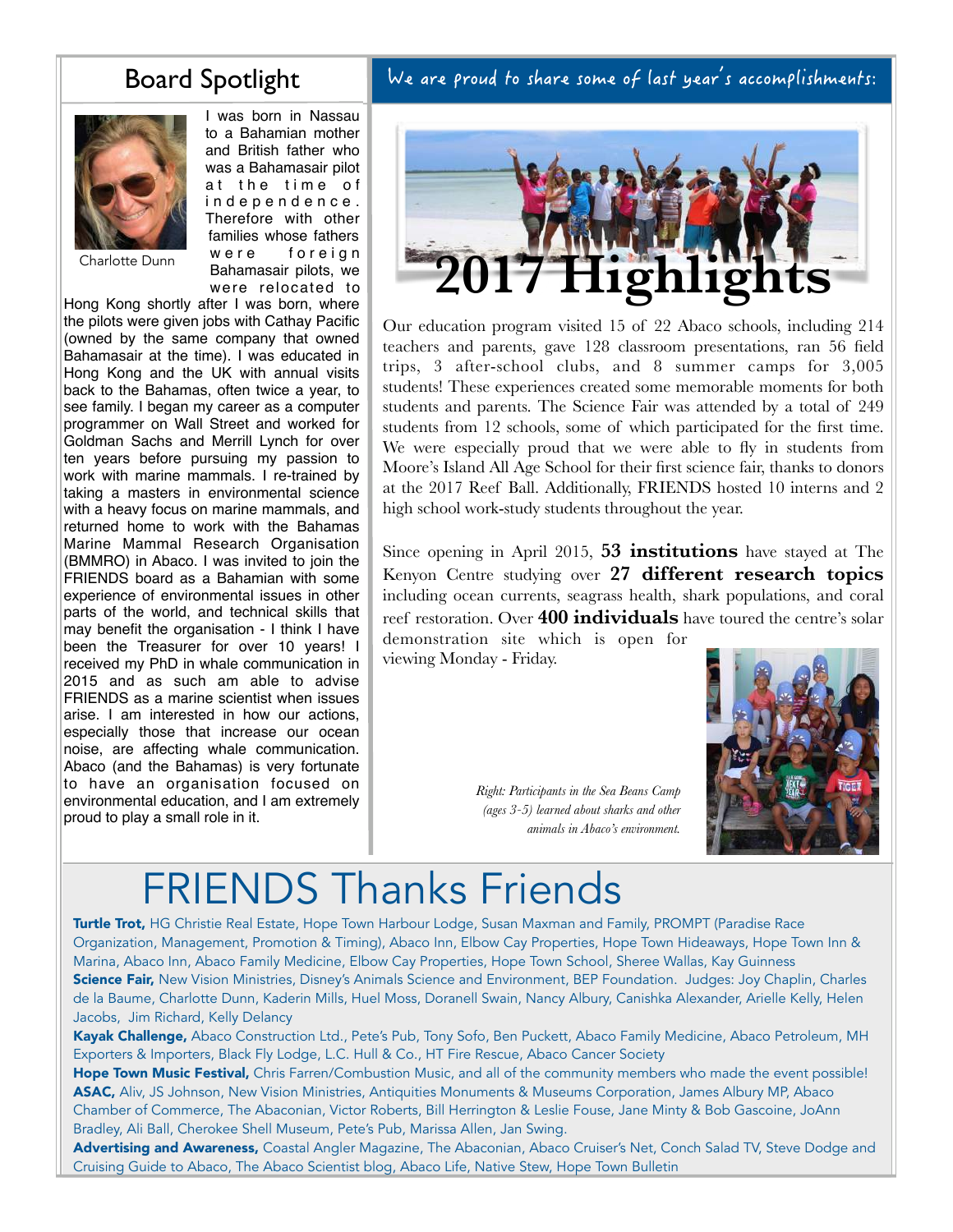# Iron Cay: Building on a legacy

George and Ophelia Gallup, of Princeton New Jersey, were among the first adventurous second home owners to visit Hope Town in the early 1950's. Today the 4th generation family continues the tradition. The Gallup and Laughlin Families gifted Iron Cay, a barrier island in the East Abaco Creeks National Park, to FRIENDS. We hope to honor their generous donation and ensure that future residents and visitors of Abaco can benefit from the cay by installing a simple landing and nature trails.



### Laughlin's Landing

FRIENDS will install a rustic landing to enable boaters to disembark and explore Iron Cay. A welcome sign will orient visitors and educate them about the island.

Please help us make this project possible through monetary donations or volunteer hours.

US-based donations to the Iron Cay project are tax deductible.



### Be a Trailblazer!

Help us clear and mark up to 2,000 feet of trail through the lush coppice of Iron Cay, revealing unique plants and other features of the island.

## Re-articulation: A whale story



This false killer whale stranded (dead) on Duck Cay in Feb. 2017. FRIENDS and the Bahamas Marine Mammal Research Organisation are partnering to turn its unfortunate end into an educational opportunity: the skeleton is soon to be on display at the Frank Kenyon Centre!

### The Frank Kenyon Centre for Research, Education, and Conservation

Comfortable dorm-style accommodations with a self service kitchen, indoor and outdoor lab space, and a covered outdoor classroom. The Kenyon Centre is available for individuals and groups doing research or service projects in Abaco. Ideal for small lab groups or larger travel groups (up to 28 beds). Nightly rate is \$30/person. Please help us spread the word! Share our info with your alma maters! More details available on our website, or call us at 242-367-2721.